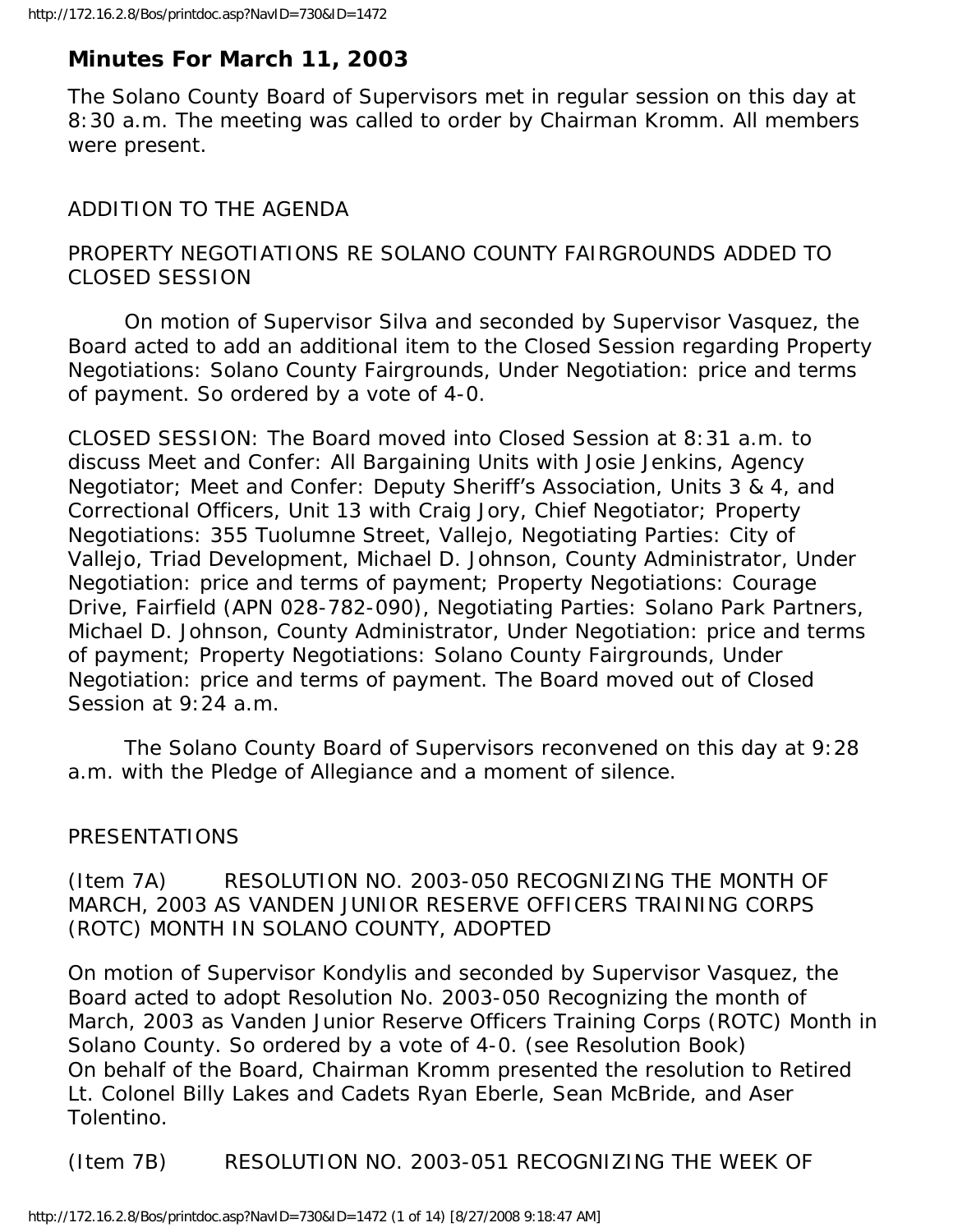MARCH 10TH THROUGH MARCH 14TH, 2003 AS VANDEN ACADEMIC DECATHLON TEAM WEEK, ADOPTED

On motion of Chairman Kromm and seconded by Supervisor Kondylis, the Board acted to adopt Resolution No. 2003-051 Recognizing the week of March 10th through March 14th, 2003 as Vanden Academic Decathlon Team Week. So ordered by a vote of 4-0. (see Resolution Book)

On behalf of the Board, Chairman Kromm presented Coach Kenyon, Vanden Academic Decathlon Team Coach with the resolution.

 Coach Kenyon commended all team members and the great progress of the team, and Team Captain Milton Solorzano on behalf of team members thanked the Board, teachers, family, and friends for their support.

(Item 7C) RESOLUTION NO. 2003-052 PROCLAIMING THE WEEK OF MARCH 16 -22, 2003 AS "WOMEN'S MILITARY HISTORY WEEK", ADOPTED

On motion of Supervisor Vasquez and seconded by Supervisor Silva, the Board acted to adopt Resolution No. 2003-052 Proclaiming the week of March 16 -22, 2003 as "Women's Military History Week". So ordered by a vote of 4-0. (see Resolution Book)

On behalf of the Board, Supervisor Vasquez presented Kathleen Heeren, Commander American Legion Post 165, with the resolution.

Commander Heeren presented a Blue Star Service Banner to the Board, and gave a brief history of the banner as outlined in a fact sheet, incorporated herein by reference.

(Item 7D) RESOLUTION NO. 2003-053 PROCLAIMING MARCH 10-16, 2003 AS "COVER THE UNINSURED WEEK" IN SOLANO COUNTY, ADOPTED

On motion of Supervisor Silva and seconded by Supervisor Vasquez, the Board acted to adopt Resolution No. 2003-053 proclaiming March 10-16, 2003 as "Cover the Uninsured Week" in Solano County. So ordered by a vote of 4-0. (see Resolution Book)

On behalf of the Board, Supervisor Silva presented Deborah Sugiyama, Vice-President Solano Coalition for Better Health, with the resolution.

Ms. Sugiyama reviewed State and Federal statistics outlining the positive results in Solano County and the need to continue the programs to ensure health care for the uninsured in the County.

(Item 7E) RESOLUTION NO. 2003-054 PROCLAIMING MARCH 21, 2003 AS AGRICULTURE DAY IN SOLANO COUNTY, ADOPTED

On motion of Supervisor Kondylis and seconded by Supervisor Silva, the Board acted to adopt Resolution No. 2003-054 Proclaiming March 21, 2003 as Agriculture Day in Solano County. So ordered by a vote of 4-0. (see Resolution Book)

 On behalf of the Board, Supervisor Kondylis presented Jay Seslowe, Assistant Ag Commissioner/Sealer and Susan Travers of the Solano County Fair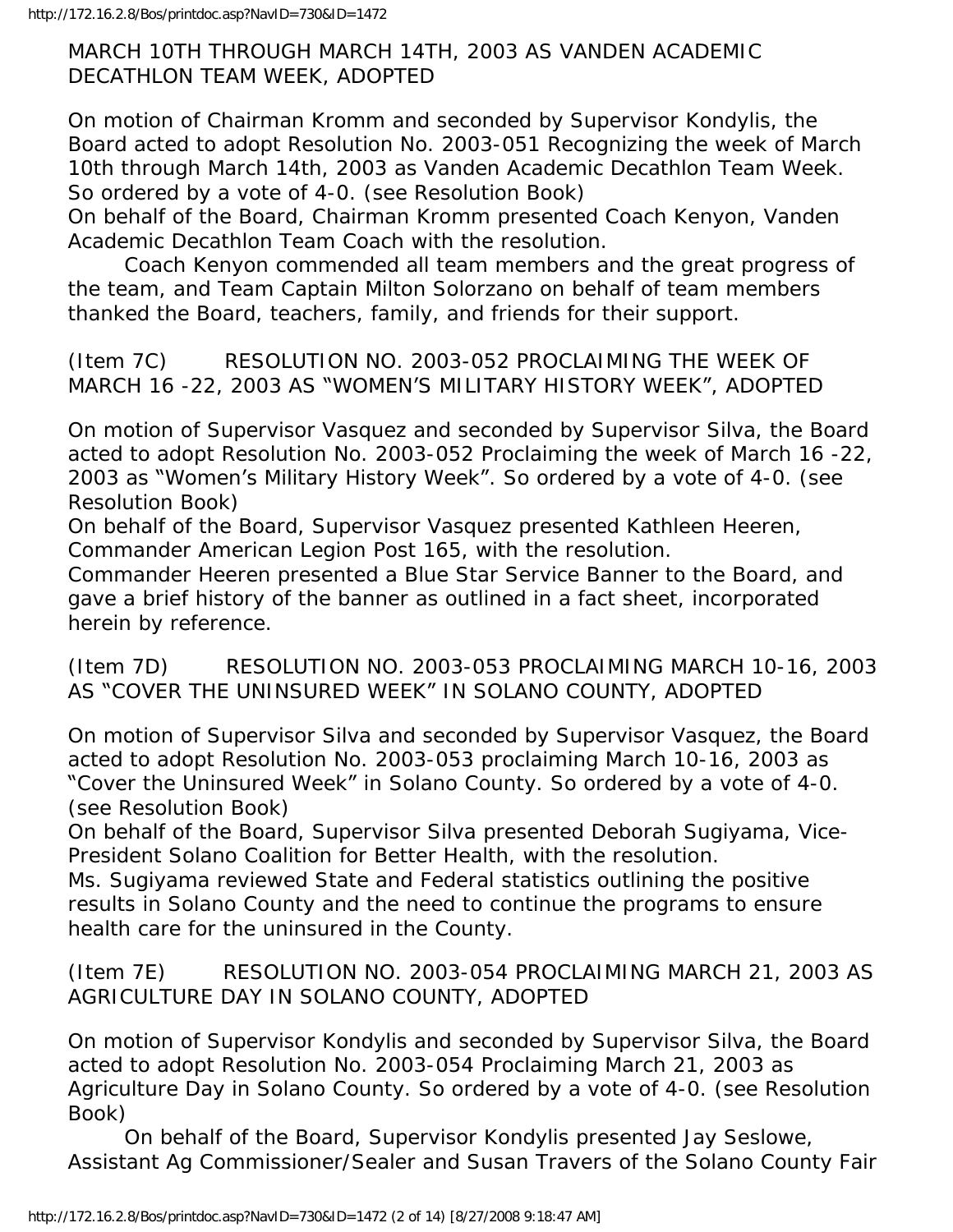#### Association.

Mr. Seslowe discussed the importance of agriculture in the County and Ms. Travers discussed the program that will be held at the Solano County Fairgrounds to educate many young County students about agriculture.

#### ITEMS FROM THE FLOOR

### APPEARANCE BY DONALD TIPTON RE CODE COMPLIANCE

Donald Tipton, Vallejo, voiced his concerns regarding responses from the Department of Environmental Management regarding code compliance issues in the Homeacres area.

### INTRODUCTION OF MARK TONNESON, ASSISTANT ASSESSOR/RECORDER

 Skip Thomson, Assessor/Recorder introduced his new Assistant Assessor/ Recorder Mark Tonneson, and gave a brief background of Mr. Tonneson's qualifications.

# PUBLIC COMMENT ON CONSENT CALENDAR

 Donald Tipton, Vallejo, commented regarding Item 17 - Military leave and Benefits, feels war should cost so much no one would go to war, war should be the last choice, and feels the Federal government should pay the supplement costs for County staff on active duty.

#### APPROVAL OF AGENDA

On motion of Supervisor Kondylis and seconded by Supervisor Silva, the Board acted to approve the submitted Agenda, incorporated herein by reference. So ordered by a vote of 4-0.

#### CONSENT CALENDAR

On motion of Supervisor Silva and seconded by Chairman Kromm, the Board acted to approve the following Consent Calendar items by a vote of 4-0.

(Item 13) MINUTES OF THE BOARD OF SUPERVISORS MEETING OF FEBRUARY 5, 2003 AND FEBRUARY 1, 2003, as outlined in the Agenda Submittal from the Clerk of the Board dated March 11, 2003, incorporated herein by reference, approved.

(Item 14) RESOLUTION NO. 2003-055 AUTHORIZING THE APPLICATION FOR A REUSE ASSISTANCE GRANT FROM THE STATE WASTE MANAGEMENT BOARD, adopted. (see Resolution Book)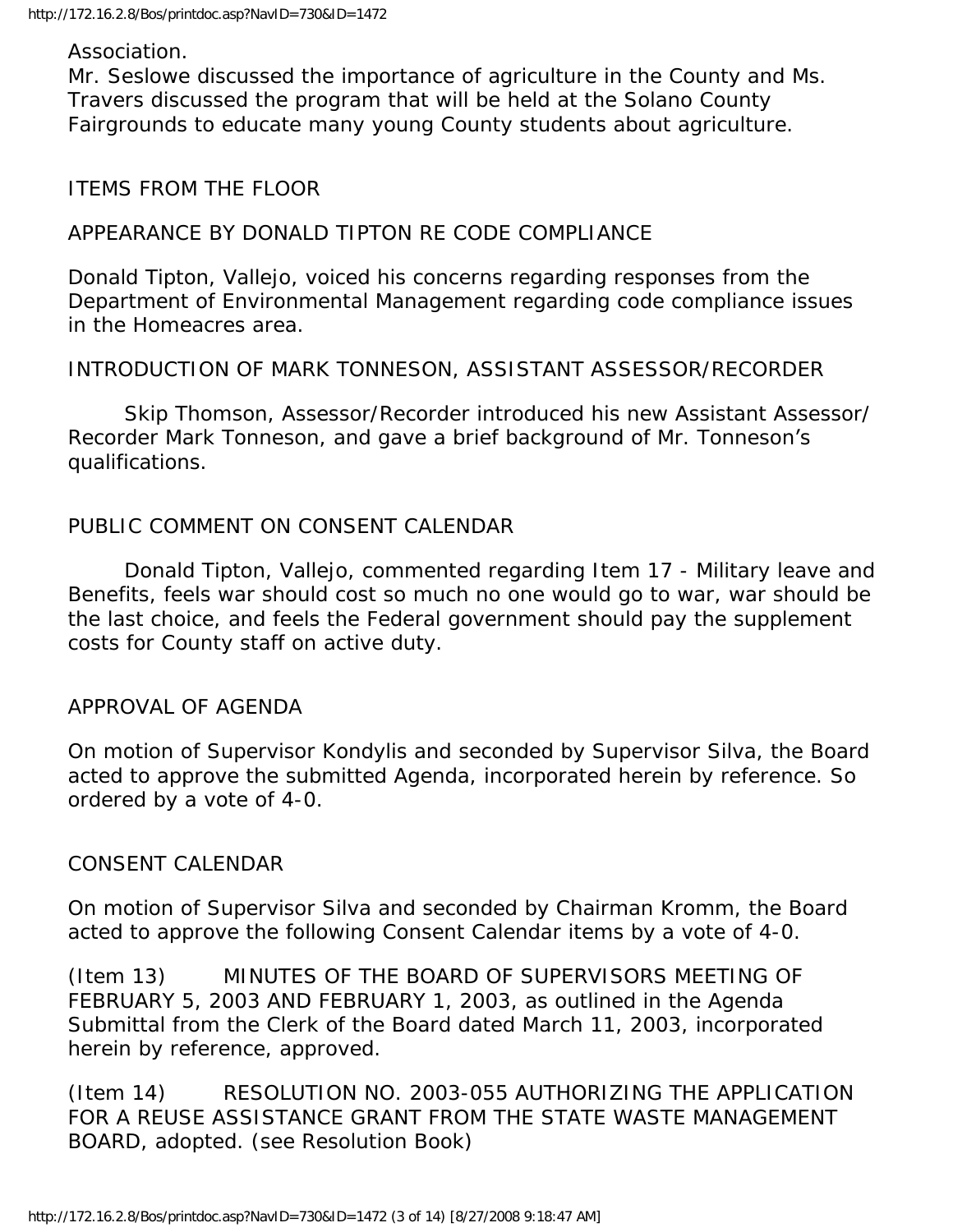(Item 15) PUBLIC HEARING RE ADOPTION OF THE FY2003/04 BOOKING FEES, set for May 6, 2003 at 9:00 a.m.

(Item 16A) 3-YEAR LEASE AGREEMENT FOR OFFICE SPACE LOCATED AT 1745 ENTERPRISE DRIVE, BUILDING 2, FAIRFIELD FOR MENTAL HEALTH DIVISION OF HEALTH AND SOCIAL SERVICES, as outlined in the Agenda Submittal from General Services dated March 11, 2003, incorporated herein by reference, approved and County Administrator authorized to sign said contract on behalf of Solano County.

(Item 16B) NOTICE OF COMPLETION RE ABATEMENT-DEMOLITION PROJECT AT 2100 WEST TEXAS STREET, FAIRFIELD BY R.C. KNAPP, INC., as outlined in the Agenda Submittal from General Services dated March 11, 2003, incorporated herein by reference, approved and Chairman authorized to sign said contract on behalf of Solano County.

(Item 17) AFFIRM SUPPLEMENTAL PAID MILITARY LEAVE AND MILITARY MEDICAL BENEFITS PROGRAM POLICY, as outlined in the Agenda Submittal from Human Resources dated March 11, 2003, incorporated herein by reference, approved.

(Item 18) CONTRACT AMENDMENTS WITH EAGLE RECOVERY PROGRAMS & TRANSITION HOMES AND HEALTHY PARTNERSHIPS, INC. RE ALCOHOL AND DRUG TREATMENT SERVICES, as outlined in the Agenda Submittal from Health and Social Services dated March 11, 2003, incorporated herein by reference, approved and Chairman authorized to sign said contract on behalf of Solano County.

(Item 19A) RESOLUTION NO. 2003-056 RESCINDING TRAFFIC ORDER NUMBER 16 AND APPROVING TRAFFIC ORDER NUMBER 383 ESTABLISHING PARKING RESTRICTIONS ON A PORTION OF PUTAH CREEK ROAD, adopted. (see Resolution Book)

(Item 19B) NOTICE OF COMPLETION OF THE 2002 OVERLAY PROJECT COMPLETED BY TEICHERT CONSTRUCTION, as outlined in the Agenda Submittal from the Department of Transportation dated March 11, 2003, incorporated herein by reference, approved and Chairman authorized to sign said contract on behalf of Solano County.

SPECIAL DISTRICTS GOVERNED BY THE BOARD OF SUPERVISORS:

Rural North Vacaville Water District

(Item 20) Minutes regarding this matter are contained in the Rural North Vacaville Water District Minutes Book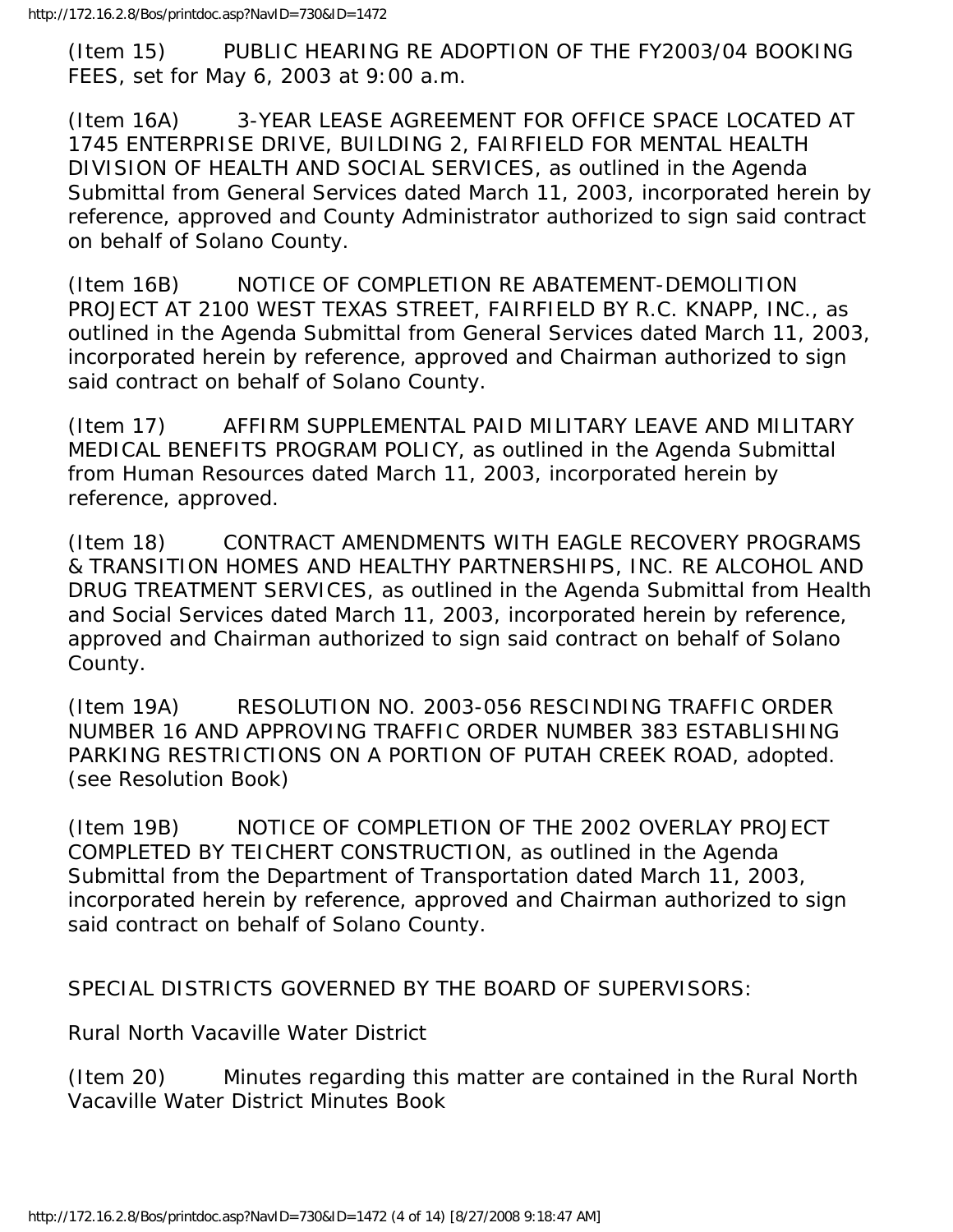ORDERS

(Item 22) BOARD EXPRESSED OPPOSITION TO THE CONCEPT TO MERGE METROPOLITAN TRANSPORTATION COMMISSION (MTC) WITH THE ASSOCIATION OF BAY AREA GOVERNMENTS (ABAG) INTO ONE AGENCY

The Board was provided with an Agenda Submittal dated March 11, 2003, incorporated herein by reference, regarding the need for direction regarding the proposed merger of MTC and ABAG.

Supervisor Kondylis provided a background for the introduction of the resolution, the universal agreement that landuse planning and transportation planning should be done together, and the need for input from the local counties and cities relative to the concept that ABAG and MTC should be integrated. The next question would be to determine how the integration would be accomplished. A critical issue is the governance structure, which in the ABAG proposal the structure would be defined later, and Supervisor Kondylis feels the structure should be determined first. Equitable representation needs to be ensured for the smaller communities and counties.

Supervisor Silva noted opposition to the merger concept, feels if there is a merger it will weaken Napa, Solano and Sonoma counties, and there will not be equal representation.

Chairman Kromm noted the Bay Area is the only area in the State with separate transportation and landuse commissions, and feels development and transportation need to be considered as a whole.

There was a brief discussion regarding regional government, local control, and how to deal with landuse and transportation.

Supervisor Kondylis noted she would support a new organization only if the governance were clearly defined.

Supervisor Vasquez voiced concern with the merger of the two groups. Chairman Kromm feels the initial question of the concept needs to be answered before further planning is done, and understands that it would take a while to figure out the governance.

 There was a motion by Supervisor Kondylis and seconded by Chairman Kromm, for agreement with the concept that landuse and transportation planning should be integrated, however that it only be done with protection over local control. The motion failed for a lack of a majority on a vote of 2-2, Supervisors Silva and Vasquez voted no.

(Item 23) RESOLUTION NO. 2003-057 PROCLAIMING IT'S SUPPORT FOR ASSEMBLY BILL 1411 (WOLK) MODIFYING THE EDUCATION CODE TO INCLUDE HAZING AS A SUSPENDABLE OFFENSE, ADOPTED

The Board was provided with an Agenda Submittal from County Counsel dated March 11, 2003, incorporated herein by reference, regarding the proposed legislation.

Jennifer Barton, representing Assemblywoman Wolk, along with other staff members attending the meeting encouraged support for this legislation.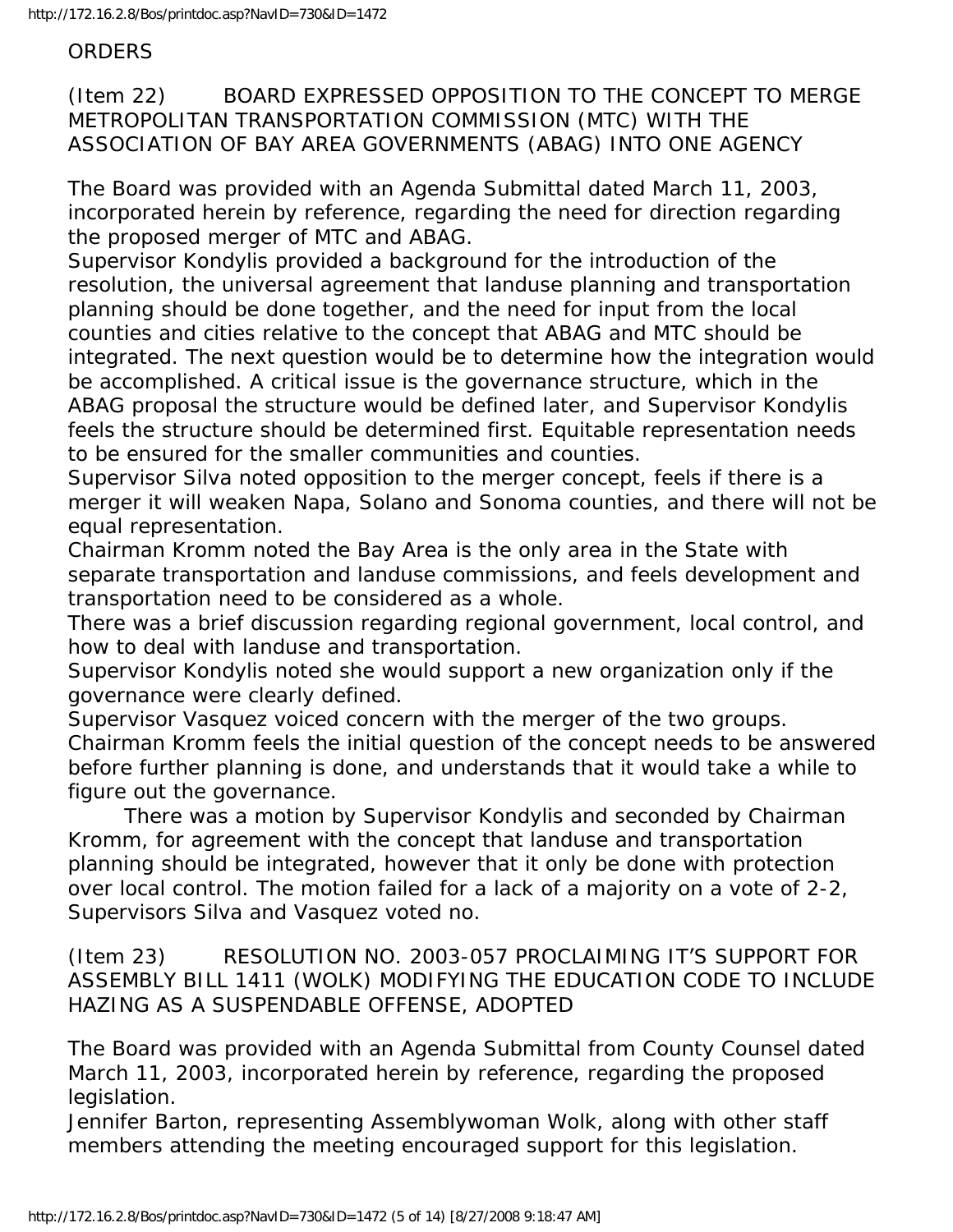Shanna Levine, Dixon Unified School District Board Member, outlined the incident that spurred the introduction of this legislation to change the school code. This legislation would give administrators the authority to impose consequences on those students who choose to treat their fellow students with disrespect.

There was a brief discussion regarding criminal penalties, other local agency support, double jeopardy penalties, and other suspendable offenses.

 On motion of Supervisor Kondylis and seconded by Chairman Kromm, the Board acted to adopt Resolution No. 2003-057 Proclaiming it's Support for Assembly Bill 1411 (Wolk) Modifying the Education Code to Include Hazing as a Suspendable Offense. So ordered by a vote of 4-0. (see Resolution Book)

(Item 24) RESOLUTION NO. 2003-058 AMENDING THE ALPHABETICAL LISTING OF CLASSES AND SALARIES (GENERAL SERVICES), ADOPTED

 RESOLUTION NO. 2003-059 AMENDING THE LIST OF NUMBERS AND CLASSIFICATIONS OF POSITIONS (GENERAL SERVICES), ADOPTED

 Steve Janice, Personal Analyst Human Resources, reviewed the information contained in the Agenda Submittal from his department dated March 11, 2003, incorporated herein by reference, regarding the organizational changes for General Services.

 Chairman Kromm feels the concept is good, but is concerned regarding the added cost of an additional management position at this time.

 Assistant County Administrator Darby Hayes noted the new position is vacant and the intent is to consider filling the position at budget time. Work is increasing in the parks division and there is a need for a full time person to manage that function.

 On motion of Chairman Kromm and seconded by Supervisor Silva , the Board acted to adopt Resolution No. 2003-058 Amending the Alphabetical Listing of Classes and Salaries (General Services), and Resolution No. 2003- 059 Amending the List of Numbers and Classifications of Positions (General Services). So ordered by a vote of 3-1; Supervisor Kondylis voted no. (see Resolution Book)

(Item 25A) GLEN WINTERS REAPPOINTED TO THE RIO VISTA-MONTEZUMA CEMETERY DISTRICT

 On motion of Supervisor Kondylis and seconded by Supervisor Silva, the Board acted to reappoint Glen Winters to the Rio Vista-Montezuma Cemetery District for a term to expire July 30, 2006. So ordered by a vote of 4-0.

(Item 25B) KATHLEEN HULL APPOINTED TO THE ELDER ABUSE PREVENTION COUNCIL

 On motion of Supervisor Kondylis and seconded by Supervisor Silva, the Board acted to appoint Kathleen Hull to the Elder Abuse Prevention Council for a term to expire March 11, 2005. So ordered by a vote of 4-0.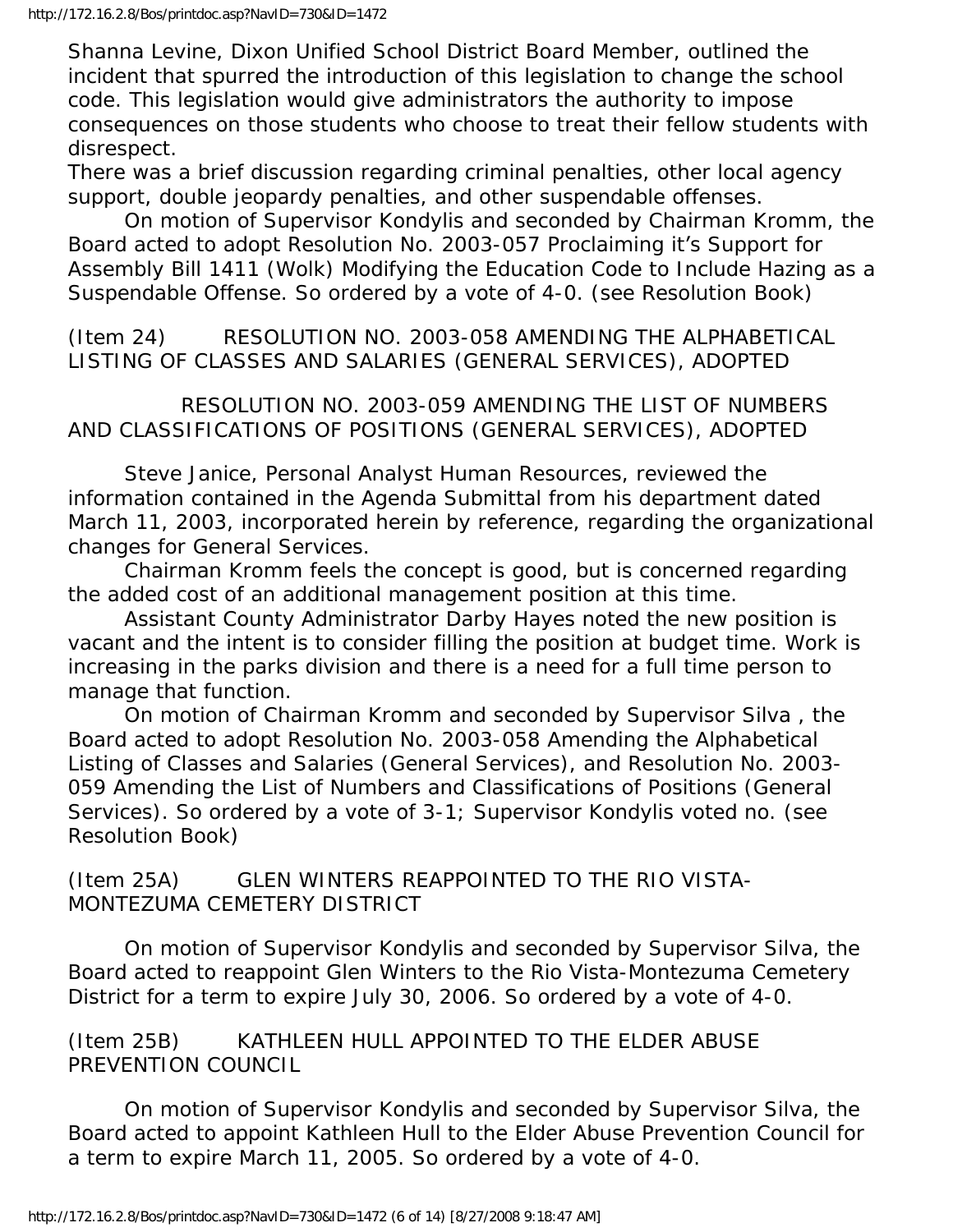(Item 25C) DOROTHY HAWKES REAPPOINTED TO THE SOLANO COUNTY PLANNING COMMISSION

 On motion of Supervisor Kondylis and seconded by Supervisor Silva, the Board acted to reappoint Dorothy Hawkes to the Solano County Planning Commission for a term to expire January 31, 2007. So ordered by a vote of 4-0.

(Item 25D) RESIGNATIONS ACCEPTED OF JANE AJERO, HEIDI ANNA GARCIA, LT. REGGIE GARCIA AND JAN MAKOWSKI FROM THE CHILD ABUSE PREVENTION COUNCIL

 On motion of Supervisor Kondylis and seconded by Supervisor Silva, the Board acted to accept the resignations of Jane Ajero, Heidi Anna Garcia, Lt. Reggie Garcia and Jan Makowski from the Child Abuse Prevention Council. So ordered by a vote of 4-0.

# (Item 26) AMENDMENTS TO BIOSOLIDS ORDINANCE TO BE INTRODUCED APRIL 8, 2003

 Dennis Kalson, Environmental Health Program Manager Department of Environmental Management, gave a brief staff presentation of the information contained in the Agenda Submittal from his department dated March 11, 2003, incorporated herein by reference. There was a brief visual presentation starting with a map depicting the permitted sites where biosolids could be spread; Federal, State and County regulation comparisons; and a summary of the special meetings regarding biosolids.

 Marci Coglianese, Mayor City of Rio Vista, read a letter dated March 11, 2003, incorporated herein by reference, reiterating the request that the Board suspend land application of biosolids in the County until further scientific research assuring the safety of the practice is completed. Mayor Coglianese reviewed a history of the meetings, requested the Board consider points regarding the direction for EPA to develop regulations for an alternative waste disposal practice, gaps in the research used to develop the 1993 EPA regulations, great concern with the public health impacts of bioaerosols, impacts to water, and asked the Board to decide what is safe and what risks they are willing to take before EPA updates the regulations.

 Fred Kogler, Solano Citizens Against Biosolids, reviewed a visual presentation, incorporated herein by reference, titled Land Application of Class B "Biosolids" (Sewage Sludge). The presentation began with the sources of the biosolids being spread in the County; map of the wind currents over Rio Vista; map overlay of where people live; growth in Rio Vista; Is it Safe?; Suspension of spreading; series of studies scheduled; Study Session 1 January 21, 2003; Study Session II January 30, 2003; Study Session III February 5, 2003; Overview of the Official Spreading Season; no limit restrictions on tonnage, operating hours or enforcement of high wind spreading restrictions; Just a Little Sludge?; Delta Wind; Night Staging; Secured & Restrict Access?; Transferring Staged Sludge and explained how a spreader truck operates; road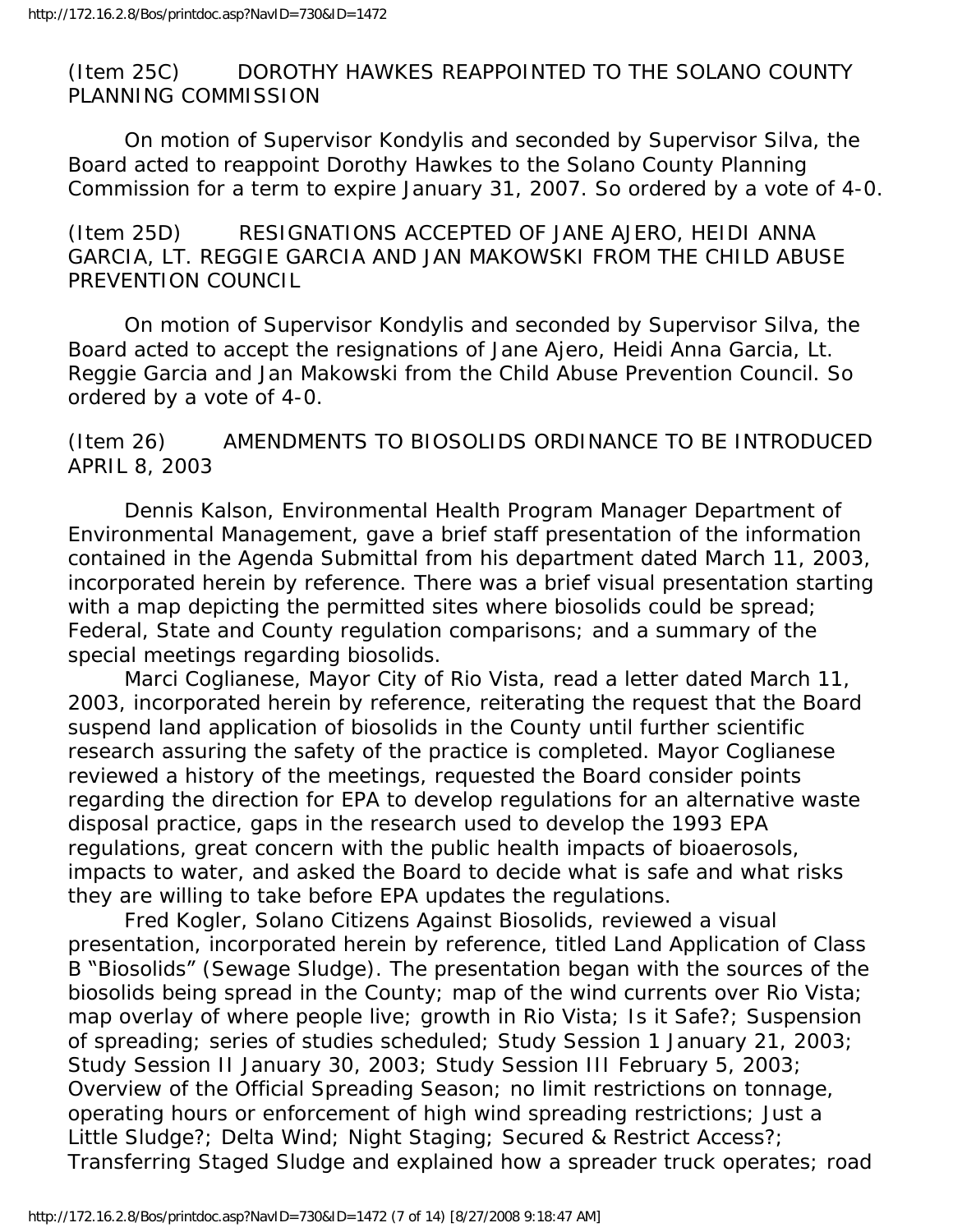#### http://172.16.2.8/Bos/printdoc.asp?NavID=730&ID=1472

Use; County Costs; Traffic jam; No Stockpiling; Setbacks from Denverton Creek; sludge and Wildlife; Due West of Rio Vista; Grazing Pastures; Untilled fields; December 13th The Rain Began; Until the Fields Flooded; Then the Rain Fell Some More; Ag Alert Farm Policy #112; March 11, 2003 conclusions. Dean DeCourcy, Western Region Vice President Synagro, reviewed a visual presentation titled "Biosolids Land Application in Solano County", beginning with Synagro Discussion; Some Messages from the Workshops; Community concerns; quality of Living interrupted by Odors; Migrating Pathogens Might Cause Illness; Possible Metals Impacts on Soils; Increased Truck Traffic is Annoying; why No Land Application in Alameda County?; Land Application Looks like Dumping; Synagro Land Application Procedures; Permit Process; Site and Field Characterization; Operations Set Up; Residuals Management System; Monitoring and Reporting; What Safeguards are Working in Solano County; Solano Ordinance; Synagro Compliance Staff; Is it "Safe"?; Workshop content; Background; Absence of Harm; NAS Committee Chairman Burke; Dr. Burke's Clarification; Dr. Davis Lewis; Additional Information, Dr. Lewis and His co-authors also Wrote; And they continued; and Synagro Recommends. Mr. Kogler provided the Board with a CD that included additional information, a printed copy of that information is incorporated herein by reference.

 Maura Bonnarens, East Bay Municipal Utilities District (EBMUD), gave a brief visual presentation, incorporated herein by reference, beginning with a commitment statement of EBMUD, Biosolids recycling poses negligible risk; Comparisons of Limits of San Francisco Public Utilities Commission (SFPUC) & EBMUD Biosolids of metals, No documented scientific evidence that the Part 503 rule has failed to protect public health; Agrees continued testing is needed; Recognizes there are nuisances association with land application; EMS concept of continuous improvement; and a map where land application is permitted.

 Herb Dang, SFPUC, reviewed the Generators' commitments, and discussed the desire to work with the County to come up with solutions. Mr. Kalson briefly reviewed the options listed in the Agenda Submittal, and amendments to the backup information for the Board.

Michael Mortenson, Rio Vista, voiced concern for a potential conflict of interest with the scientists since programs they are involved with receive funding from companies like Synagro, noted scientists that opposed biosolids had no backing from the biosolids generators, voiced concern with contradictory statements from scientists, with the rapid leaching of materials into the ground and the potential for drinking water contamination, feels Class A and B biosolids need to be banned. Mr. Mortenson also noted the need for increased setbacks, questioned the corporate profit structure, and voiced concern that potential homebuyers are not being informed of the spreading of biosolids in the area. Robert West, Rio Vista, showed some photos of the area, discussed the difficult decision the Board has to make, voiced concern with the risks of this practice, the vacancy of the District 5 Supervisorial seat, with contamination of the planet, and feels the spreading should stop.

Herbert Dan, SFPUC, read a statement from Bonnie Jones dated March 11, 2003, incorporated herein by reference, discussing the care and caution that is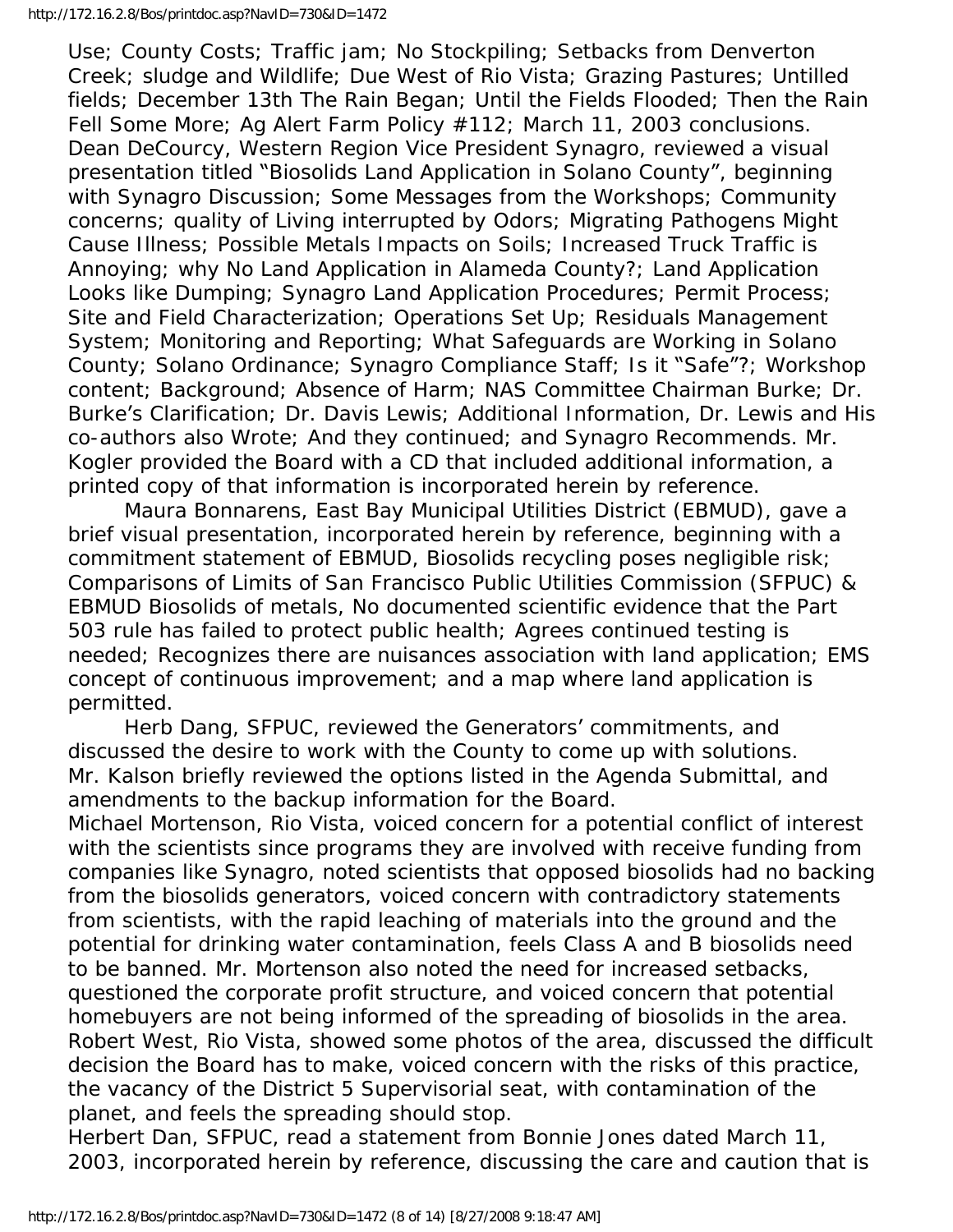taken by SFPUC, feels the current ordinance is sufficient to protect public health, and working with staff to minimize the risks to the public. Steve Bissell, Rio Vista, questioned that if this practice is dangerous why continue, noted more knowledge is needed, placing the public in danger and compared the danger to the Love Canal, and the damage to the environment. Lorraine McGee, Solano County Citizens Against BS, encouraged the Board to enact an indefinite ban of the spreading of all sewage sludge, and to pass restrictions on the purchase of land for the purpose of spreading/disposal of sewage sludge in the County. Dr. McGee outlined her concerns leading this request, such as faults with the 503 regulations, with environmental liability, research funding, and other contaminates contained in the biosolids. Pat Stokes, Solano County Citizens Against Biosolids, voiced concern with poisoning of humans, that the real effects will be discovered when it is too late, contaminated wells, endangered species and habitat, feels there are other alternatives to spreading. Ms. Stokes outlined reasons why rural America is demanding the end of land spreading of class B sewage sludge.

Chloe Boettcher, Ph.D., Solano County Citizens Against BS, provided the Board with an article titled "Rural America Demands an End to the Land spreading of Class B Sewage Sludge for the Following Reasons, incorporated herein by reference. Ms. Boettcher discussed the situation and illnesses facing Casandra Dana and her family, and submitted a letter from Ms. Dana dated March 11, 2003, incorporated herein by reference, noting her opposition to the spreading of biosolids.

David Hempstead, Rio Vista, noted his opposition to the spreading and voiced concern regarding the increased truck traffic.

Irene Hempstead, Solano Committee Against Sewage Sludge, noted the problems and harmful effects with odors from the sludge, bans against the sludge industry across the country, and voiced concern with gaps in the EPA research, health problems, heavy truck traffic, road damage, and the dumping of hazardous sewage in the County.

David Hamilton, Rio Vista, recipient of Class A and B biosolids, noted the beneficial affects to his land, everyone creates the problem, and feels this area is good for recycling of the biosolids.

Bill Petersen, Suisun, noted good results from the use of the biosolids as a soil amendment, there have been no adverse effects to his livestock, his water supply, or his health. Mr. Petersen emphasized that he does not receive any compensation for receiving biosolids, discussed the Right to Farm, feels realtors should inform potential buyers of the effects in rural farming areas, and wants to continue the practice of recycling the biosolids.

Joan Stelma, Rio Vista, noted the growth changes in Rio Vista, feels Synagro has a conflict of interest, the residents are worried about their future, and encouraged the Board to ban spreading.

David Marianno, Solano County Farm Bureau, read section No. 112 of the State Farm Bureau Policies for 2003, incorporated herein by reference, opposing the use of biosolids. Mr. Marianno noted problems with improper spreading near his property, voiced concern with the lack of representation for the 5th District and requested any decision be delayed until the seat is filled. Mr. Marianno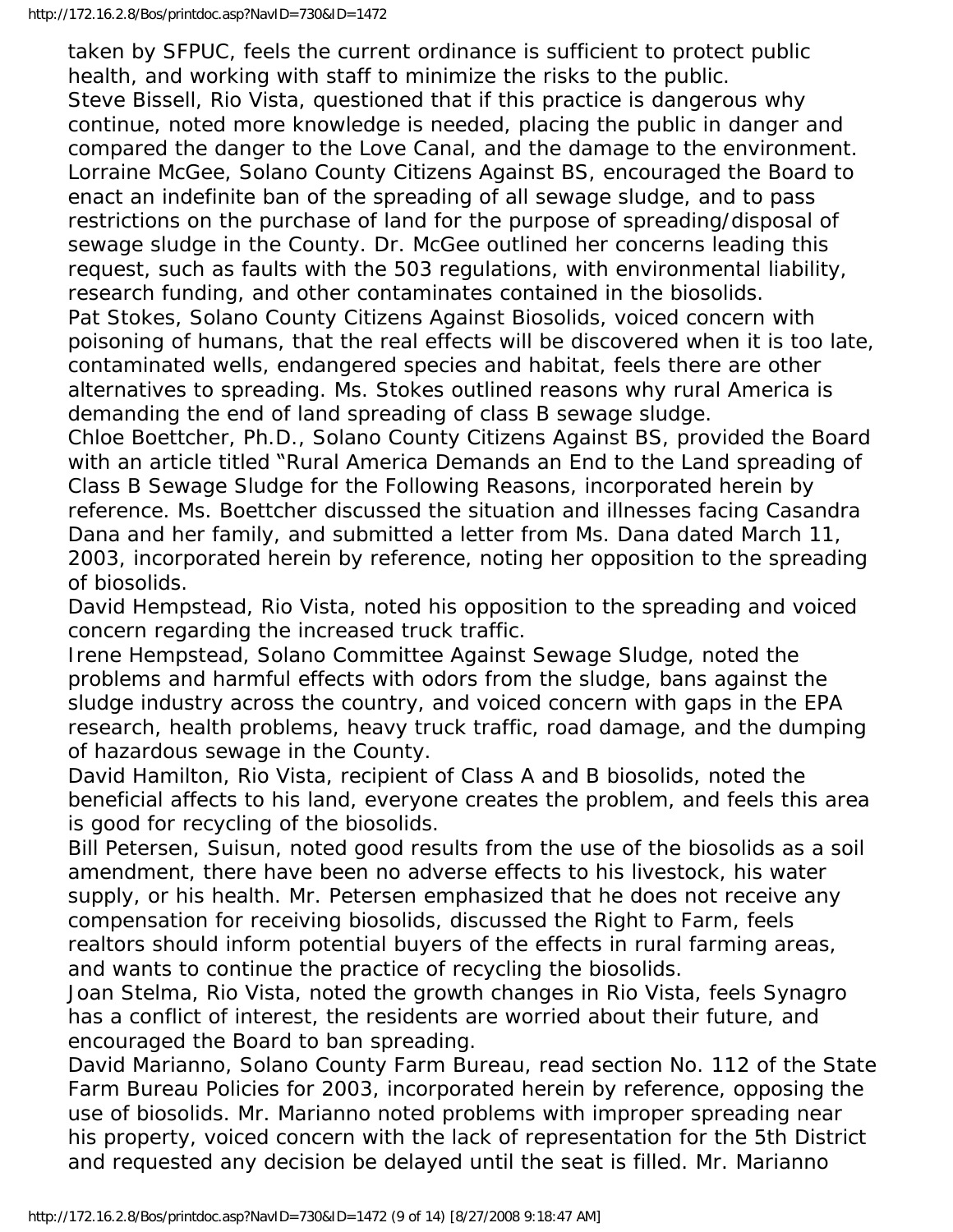feels a cautious approach should be taken until more scientific data is available and long-term health assessments are completed, and feels stricter guidelines with enforced penalties for violations are needed.

Rod Dupont, Rio Vista, noted the Fairfield/Suisun Water Treatment Plant disposes of biosolids at the landfill for safety reasons, the use of 30-year old study information to say the product was safe, study information from a university that is funded by biosolid disposal companies, many of the experts feel more studies need to be done, the health issues of livestock and humans since spreading began, and requested Class A and B biosolids be banned until proven safe. If application is allowed, Mr. Dupont requested stricter regulations to include additional setbacks, additional spreading notifications, and to expand the area to one mile to allow for filing of a dispute application.

Duncan McCormack, III, McCormack Ranch, indicated receipt of biosolids, the very positive results to the land where applied, and has experienced no adverse health effects to family, employees or animals. Mr. McCormick discussed the benefits of biosolids, and requested the application of biosolids continue.

June Guidotti, Suisun, provided the Board with two articles, A Land Protection Plan for the Suisun Marsh from the Department of Fish and Game and Land Use Protection for the Suisun Marsh by J.C. Fraser, Regional Manager Department of Fish and Game, incorporated herein by reference. Ms. Guidotti voiced concern with flies, dust, odors, close proximity of her residence to the Potrero Hills Landfill, health problems, protection of the Suisun Marsh, noted alternative uses in Europe, and questioned how the smell is going to be eliminated.

Dale Posey, Chief Plant Operator San Francisco Water Pollution Control District, noted the districts dedication to protect the environment, continued work to increase the quality of the biosolids, feels the product is safe, metals in the product are far below set limits, the benefits to improve land production, and continued study is necessary. Mr. Posey feels the product from SFPUC is about the cleanest in the State, never heard of anyone that has had health problems due to biosolids, noted the importance of farming to the County, the increased crop production after the use of biosolids as a soil amendment, and encouraged continuing the program.

Mayor Coglianese, speaking in response to the proponents, referred to comments by Dr. Allen Rubin from January 21, 2003 that further research is needed on public health impacts, and feels that since the research is not complete no one can say what is a safe distance from human receptors. Referring to comments by Dr. Hale on February 5, 2003 that when you smell something you are being exposed to a chemical. Mayor Coglianese feels generators will continue to take advantage of the cheapest alternative to dispose of this product, and hopes the Board adopt regulations based on the precautionary principle.

Robert Cattey, Rio Vista, previously had provided a letter to the Board relating to the loading of excess nitrogen, feels interpretations of information provided by Synagro shows excessive application of up to 200 pounds of nitrogen per acre when the Western Fertilizer Handbook recommends only 60 to 80 pounds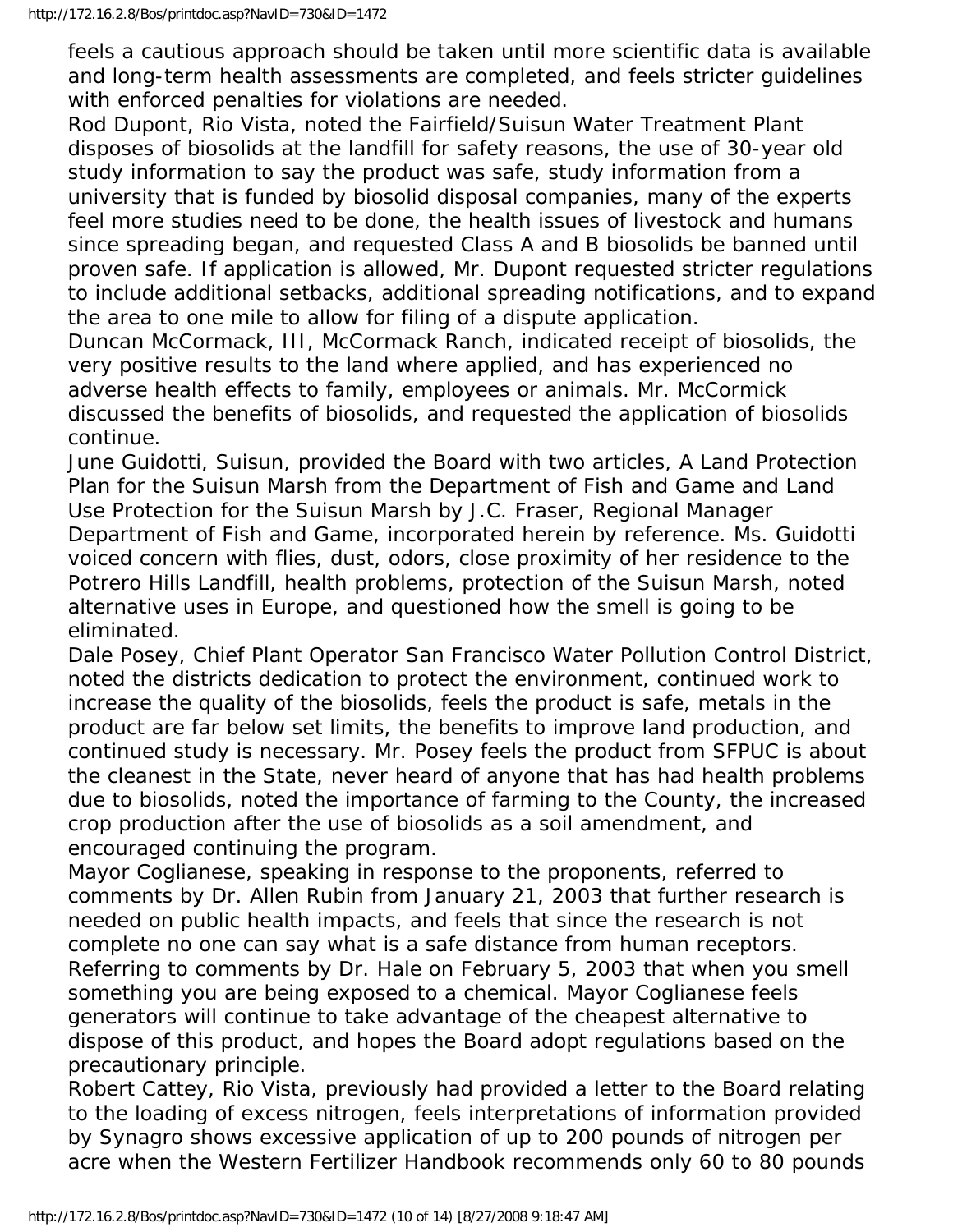of nitrogen per acre. Mr. Cattey voiced concern regarding overloading and the potential of putting nitrates in the ground water, and with the way many of the tests are being reported.

Kristin Bruce, Biologist Suisun Resource Conservation District, voiced concern with the many unknown pollutants that are contained in biosolids, potential runoff into the Suisun Marsh, feels biosolids should not be used on agricultural lands until studies on all the pollutants and accumulation effects are completed. Tony Pirondini, Chemist with City of Vacaville, has worked with biosolids for over 20 years, noted differences between Class A and B biosolids, scientists opinions differ due to their level of expertise, has not seen any health problems, ocean dumping was stopped mainly due to dissolved oxygen, biosolids is a soil amendment that improves the clay soils in the area, the fly problem is a best management practices issue, other forms of aerosols are being spread on agricultural land, and urged the continued use of biosolids to be land spread focusing on best management practices to reduce flies, odors and aerosols. Mr. Pirondini noted biosolids need to be applied to the land based on the needs of the crop being planted, and that if to much nitrogen is placed on the land nitrate in the ground water will result.

William Kelly, Councilman City of Rio Vista, noted his extensive experience with winds in Rio Vista, winds in the area are termed "nuclear winds", daily wind speeds/bursts are in excess of 25 mph, feels the ingredients in biosolids pose a risk to the public health and safety, the current level of risk is unknown, EPA needs to do further studies to determine the health and safety risks, noted the lack of protection methods from biosolids, and feels the Board needs to protect the citizens of Rio Vista by blocking the future land application of biosolids until the risks are quantified through further study and regulated at the Federal level.

Letters, incorporated herein by reference, from the following people were submitted in support of continuing the practice of land applying biosolids: E. Dexter Mayhood, III, Wes Stewart, Hugh Hagan, Douglas W. Tingey, Martin Emigh, and William C. Petersen.

 Letters were submitted from the Redwood Chapter – Solano Group of the Sierra Club and Jane Bogner dated March 10, 2003, incorporated herein by reference requesting the spreading be stopped.

 Synagro West, Inc. provided a packet of information concerning the science and safety of the land application of biosolids, incorporated herein by reference.

Supervisor Kondylis indicated the need to consider the other things included in biosolids, discussed the precautionary principle, feels strongly about subjecting County residents to chemical hazards, had considered soil injection

requirements, feels that until better methods of treatment are developed, or, as in Europe, the United States should eliminate products that are considered dangerous, bioaccumulative, or endocrine disruptive or require they be replaced with alternative substances that are safe, and will not support further spreading in the County.

Supervisor Kondylis made a motion for alternative 3 that would suspend spreading of biosolids until further scientific study and research is completed,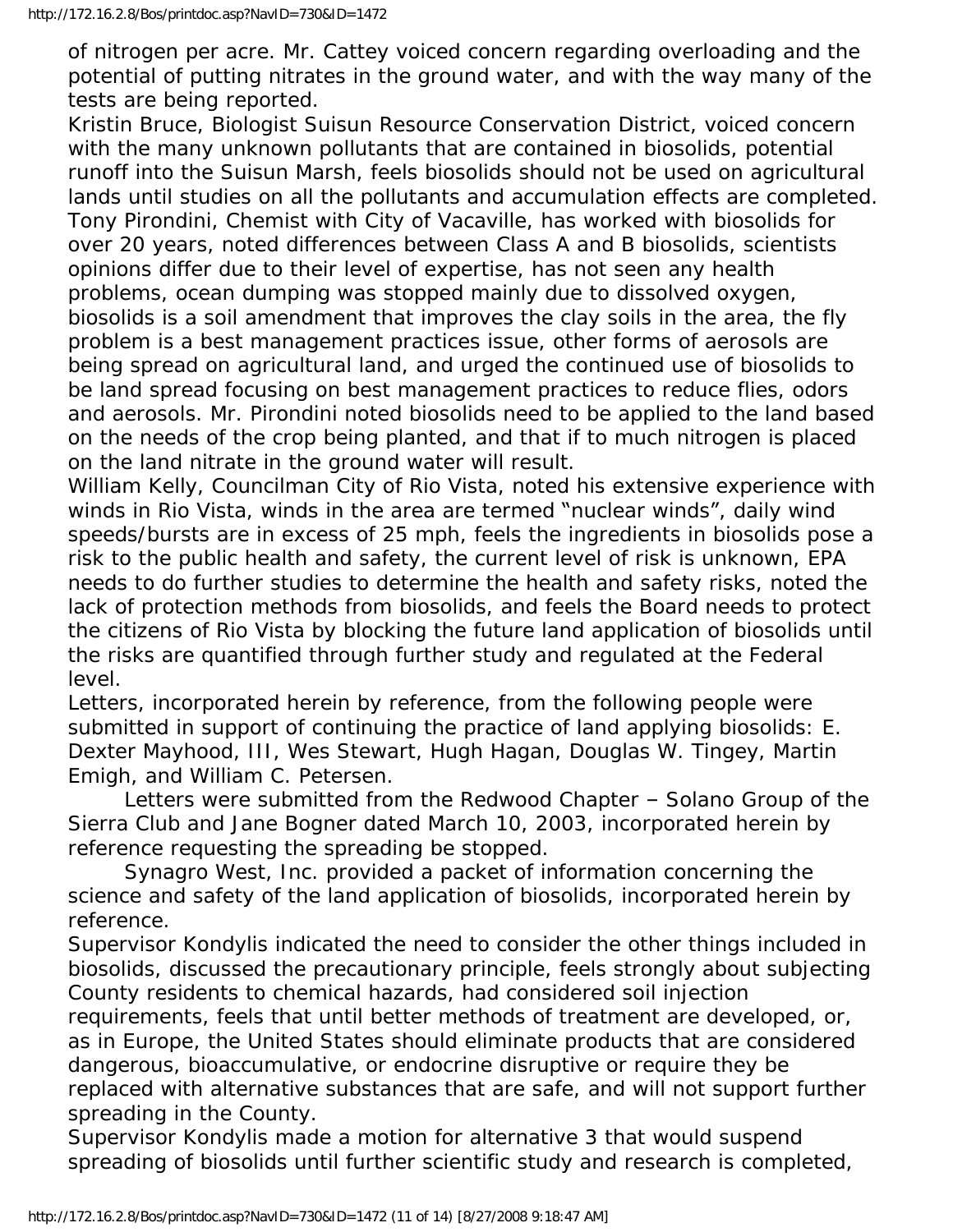but the motion died for lack of a second.

Supervisor Silva discussed the extensive amount of information, the public information workshops, personal experience with wastewater treatment plants, licensed sites through 2007 for spreading biosolids, County liability, conflicts of interest, the responsibility of each Supervisor to all County constituents, responsibilities of the realtors to inform potential buyers. Supervisor Silva is considering an option where conditions could be set on what is being applied to the land, the need for Best Management Practices, and the need to closely monitor the contractor. Supervisor Silva will support the continuation of the application with some strict conditions. There would be a full time field inspector on site to monitor each load that would be paid for by the contractor, and the development of a host fee. Last year the 2-mile rule was instituted for setbacks around cities, and feels that setbacks for homes adjoining fields that are being spread should be increased. The winds are usually calm in the evenings and during the night, so the best time for spreading needs to be reviewed, and to have a realistic cap of wind speed. There should also be a strict piling restriction that would not allow dumping a big pile and letting it sit for a few days that would draw flies and create odors. After spreading the material needs to be tilled in within 36 hours, which would allow for some exposure to the sun. Windsocks need to be put up around the area to help judge wind speed. Hours of operation need to be determined that will not impact the traffic, Supervisor Silva suggested reports to the County on the routes the trucks will be using, when they will be coming in, and to what fields they will be going to. There should be some financial cooperation on the maintenance of the County roads that the trucks are using. Agriculture in Solano County is important, and farmers are having a tough time. If we can put the product on the ground and manage it properly, it can be beneficial to the farmers. In our ordinance we have misdemeanor penalties, we also need to add civil penalties. There needs to be funding for research possibly through U. C. Davis to work with the farmers on managing their fields. The best practices need to be used for odor control techniques here and for wastewater treatment plants. The detailed records need to be reviewed, a dedicated field representative will be able to go over those records in off spreading times, and there needs to be funding for the Rio Vista High School science class to study biosolids.

Chairman Kromm feels the fundamental issue is public health, we need to be responsible for taking care of our own waste, noted the odor can be less with different techniques, feels the landfill process is a good way to handle biosolids, long-term soil impacts is a major issue, agrees with the need for a full time inspector funded by generators to look at the health issues, to manage and monitor the soils indefinitely. Chairman Kromm voiced concern regarding the runoff issue in the marsh, intake for the North Bay Aqueduct at the Barker Slough, and the drinking well setback issues. Some other issues of concern are regarding people that feel the biosolids are making them sick, a two to three mile setback would provide additional safety for the cities, we need increased setbacks for neighboring homes. Chairman Kromm suggested the incoming loaded trucks be restricted from stopping anywhere other than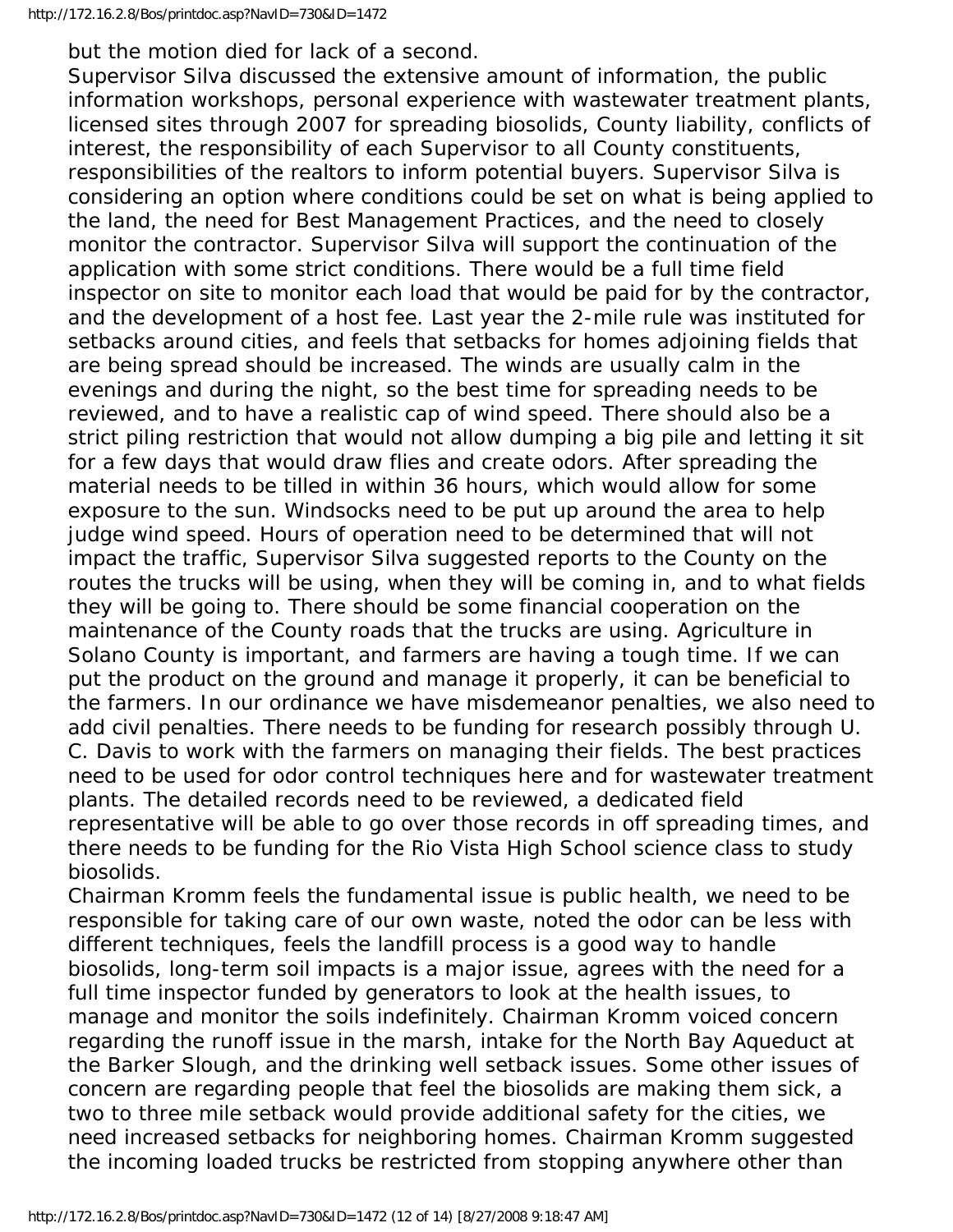the scales, and after dumping and hosed out they could stop. Monitoring needs to be done on when the product can be spread in terms of wind speed, 25 mph is too high and the 15 to 20 mph is a better range.

Supervisor Vasquez understands the benefits to the farmers, the health concerns of residents, feels there needs to be more restrictions, odors need to be mitigated, there should be fines and/or penalties if applicators do not adhere to the rules, setbacks need to be greater, roadway impacts need to be mitigated, would like a significant setback off Highway 12, wind speed is a concern, hours of operation need to be established, a full time inspector could have a phone line to deal with immediate problems, we need to look at limiting the number of trucks coming into the County on any given day, the trucks need to be washed out after dumping their load, that the staging area is manned, and areas around vernal pools needs to be mitigated to ensure there is no runoff into these pools, and incorporation of the biosolids should be based on the best practice for the surrounding elements.

There was a brief discussion regarding the 2 and 3 mile setback around cities and for ½ mile to 1-mile setbacks for neighboring individual farmhouses. Staff will bring back recommendations.

Supervisor Kondylis discussed banning biosolids until a new ordinance is developed, and noted the growth of the organic food production industry which can not be grown in areas where biosolids are used.

Supervisor Silva discussed getting assurances from the applicators and generators to abide by the amendments until the law becomes effective and noted that EBMUD has agreed to that.

Mr. Kalson understands the issue of setbacks and will work with Synagro to determine how reasonable it is for them to meet the most protective stance. Synagro and the generators have indicated they would work aggressively on working towards agreement on all points.

Staff to return April 8, 2003 with recommendations for amending the biosolids ordinance.

Chairman Kromm discussed a "Host Fee" to fund programs at Rio Vista High School is appealing, and Supervisor Silva feels this would be a good tool to encourage the students to monitor what is going on in their city, the effects of biosolids on their city, and to keep the issue in the forefront and keep people aware.

Supervisor Vasquez suggested a ½ mile setback off centerline on Highway 12. Responding to questions posed by Chairman Kromm regarding crafting language, and agreement by the generators, Director of Environmental Management Birgitta Corsello noted staff would be bringing back a draft ordinance with a table outlining the requested changes as part of the first reading of the ordinance. If the generators and Synagro do not agree to these restrictions an emergency ordinance will have to be adopted instituting a moratorium.

Chairman Kromm directed staff to work with Suisun Resource Conservation District on the water way setbacks to ensure issues with the marsh are covered, with the Solano County Water Agency (SCWA) for the North Bay Aqueduct issues, and Ms. Corsello noted staff would also work with the